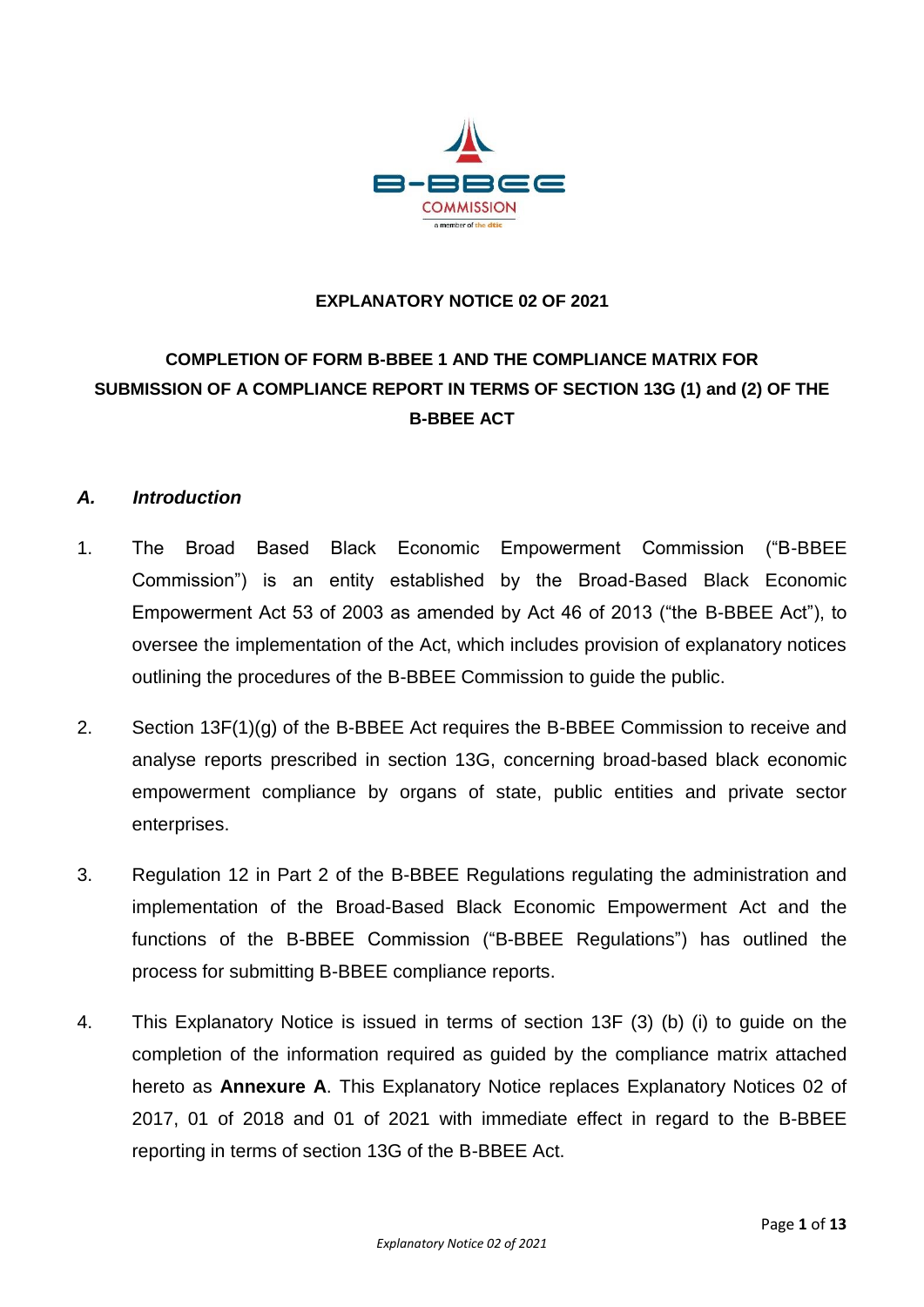### *B. What is a B-BBEE Compliance Matrix?*

5. A compliance matrix is a comprehensive outlook of the indicators that contribute towards the B-BBEE points recognised by the measured entity as guided by requirements of the Codes of Good Practice. The main benefit of the compliance matrix is to enable the B-BBEE Commission to effectively measure the levels of transformation within the context of B-BBEE.

#### *C. Who must submit a compliance matrix?*

- 6. Section 13G (1) and (2), read with regulation 12 (1) to (5) of the B-BBEE Regulations, requires the following in regard to compliance reports:
- 6.1 All spheres of **government, public entities** and **organs of state** must report on their compliance with broad-based black economic empowerment in their audited annual financial statements and annual reports required under the Public Finance Management Act, 1999 (Act No. 1 of 1999) within thirty (30) days post approval of such annual report and financial statements in a prescribed Form B-BBEE 1.
- 6.2 All **public companies** listed on the **Johannesburg Stock Exchange (JSE)** must in a prescribed Form B-BBEE 1 provide to the B-BBEE Commission a report on their compliance with broad-based black economic empowerment within thirty (30) days post approval of annual reports and financial statements if the report is included therein or ninety (90) days after end of the financial year of the listed entity.
- 7. With regard to JSE listed entities, the B-BBEE Act does not make any distinction between the type of listing on the JSE, and thus all entities that are listed on the JSE, including the primary and secondary listing, are required to submit their compliance reports to the B-BBEE Commission.

#### *D. How to complete the compliance matrix?*

8. On the prescribed Form B-BBEE 1, all spheres of government, public entities, organs of state and JSE listed entities are required to indicate specific information in line with their B-BBEE scorecard, and in addition **to indicate how each element contributes to the outcome of the scorecard** submitted. To simplify the requirement, the compliance matrix has been developed to guide the required information. All spheres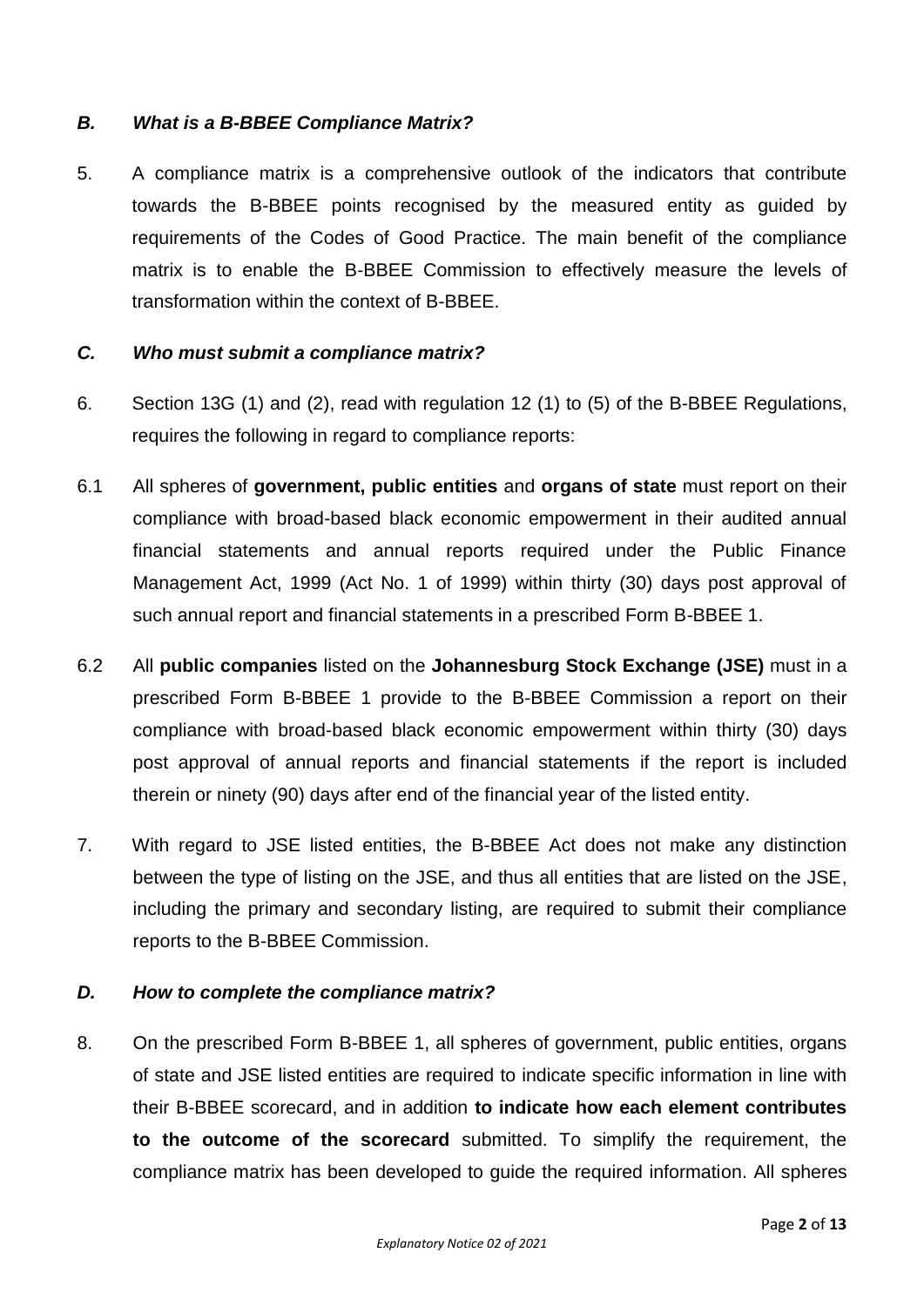of government, public entities, organs of state and JSE listed entities are required to provide the following information on the compliance matrix as detailed below:

#### **8.1 Ownership and Management Control Elements**

- (a) Breakdown of race, gender and age indicators of the black shareholders, directors and managers as per the relevant scorecard.
- (b) The information provided for management control, must be the same information submitted to the Department of Labour for employment equity reporting and must be written using percentages.
- (c) Indicate dividends declared in Rand value.
- (d) Information relating to ownership is only applicable to JSE listed entities and not to be completed by all spheres of government, public entities and organs of state except if such entities have disposed of part of the government ownership.

#### **8.2 Skills Development Element**

- (a) Value of the 6% or 3% of leviable amount identified for skills development of black people. This amount excludes the skills levy contributed to the Sectoral Education Training Authority through the South African Revenue Services.
- (b) Percentage of black persons trained per race classification, gender, disability and value thereof against each category.

#### **8.3 Enterprise and Supplier Development Element**

- (a) Indicate the number of all B-BBEE compliant suppliers, type of enterprise as to whether it is an EME, QSE or generic entity, percentage of black ownership, percentage of black women ownership, percentage of designated group, and total spend with each category.
- (b) Number of all black owned or black women owned EMEs or QSEs the measured entity supported under enterprise and supplier development and value thereof in each category, with a breakdown according to level of black ownership and black women ownership.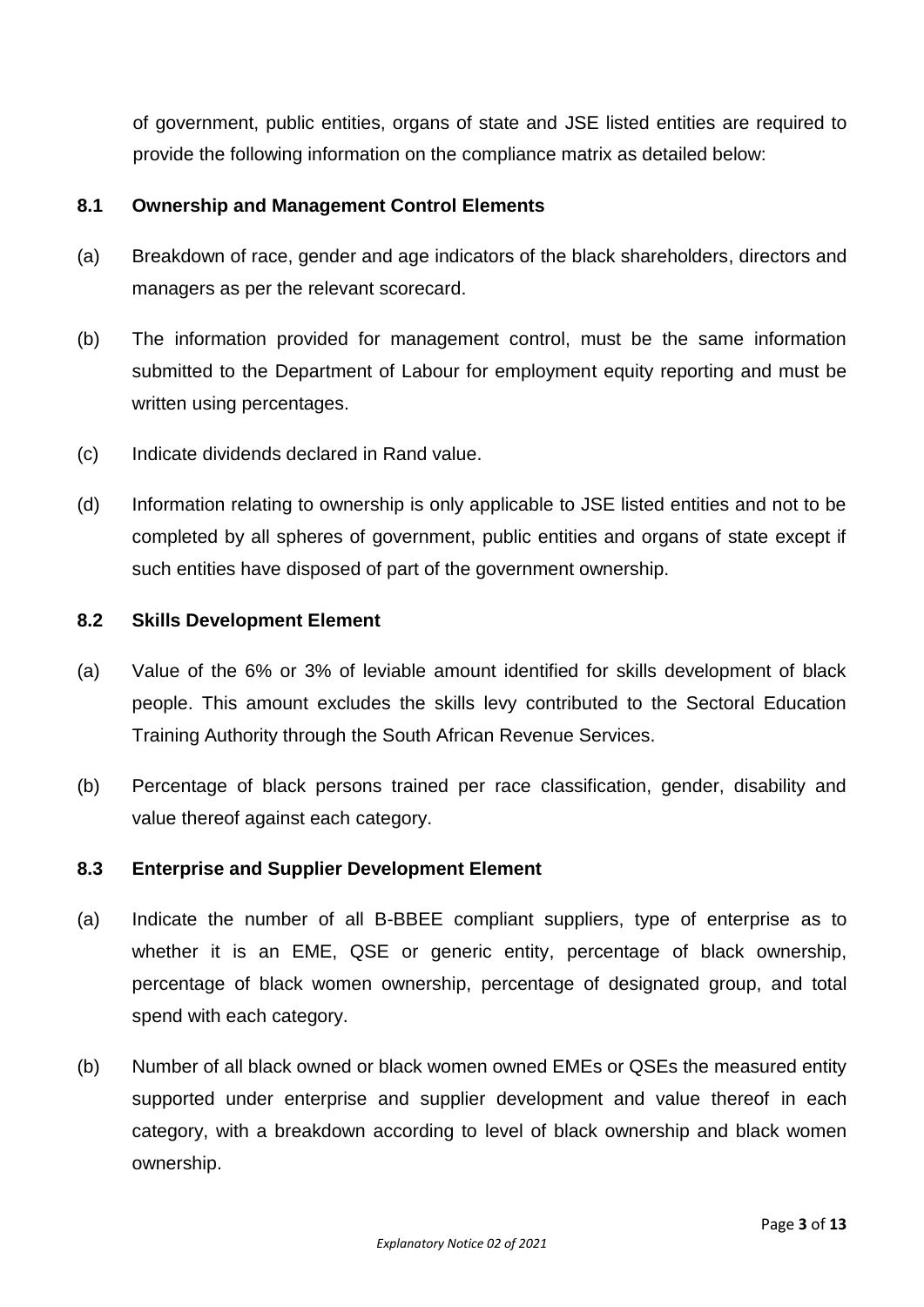### **8.4 Socio Economic Development Element**

- (a) The value the measured entity has spent on socio-economic development.
- (b) Number of all black participants supported in terms of race classification, gender, and value thereof.

#### *E. What to do if you do not have the required information?*

- 9. In the event that a measured entity (all spheres of government, public entities, organs of state and JSE listed) does not have the information required to categorise according to youth, women or people with disabilities on the basis that it does not claim recognition for such categories on its scorecard, it is advised to record zero under the applicable field.
- 10. However, where the categories in question have been claimed by the measured entity (all spheres of government, public entities, organs of state and JSE listed) on its scorecard, the information must be provided as that information must be readily available from the supporting evidence of the claims.
- 11. In case of Paragraph 9 above, where a measured entity is not able to provide the information required, it must record zero on the matrix and provide a formal written reason for the absence of the information with regard to each such field.
- 12. In line with regulation 12 (15), the B-BBEE Commission may conduct a site visit to verify the correctness of the information submitted.
- 13. In the event that the B-BBEE Commission suspects violation of the B-BBEE Act, it may initiate its own investigation as permitted by section 13F (1) (d) read with section 13J (1) of the B-BBEE Act to determine if there is any violation of the Act.

#### *F. Conclusion*

14. The B-BBEE Commission is committed to ensuring that the B-BBEE Act is implemented in a manner that is consistent to achieve the objectives of broad-based black economic empowerment which should bring about an inclusive economy for all.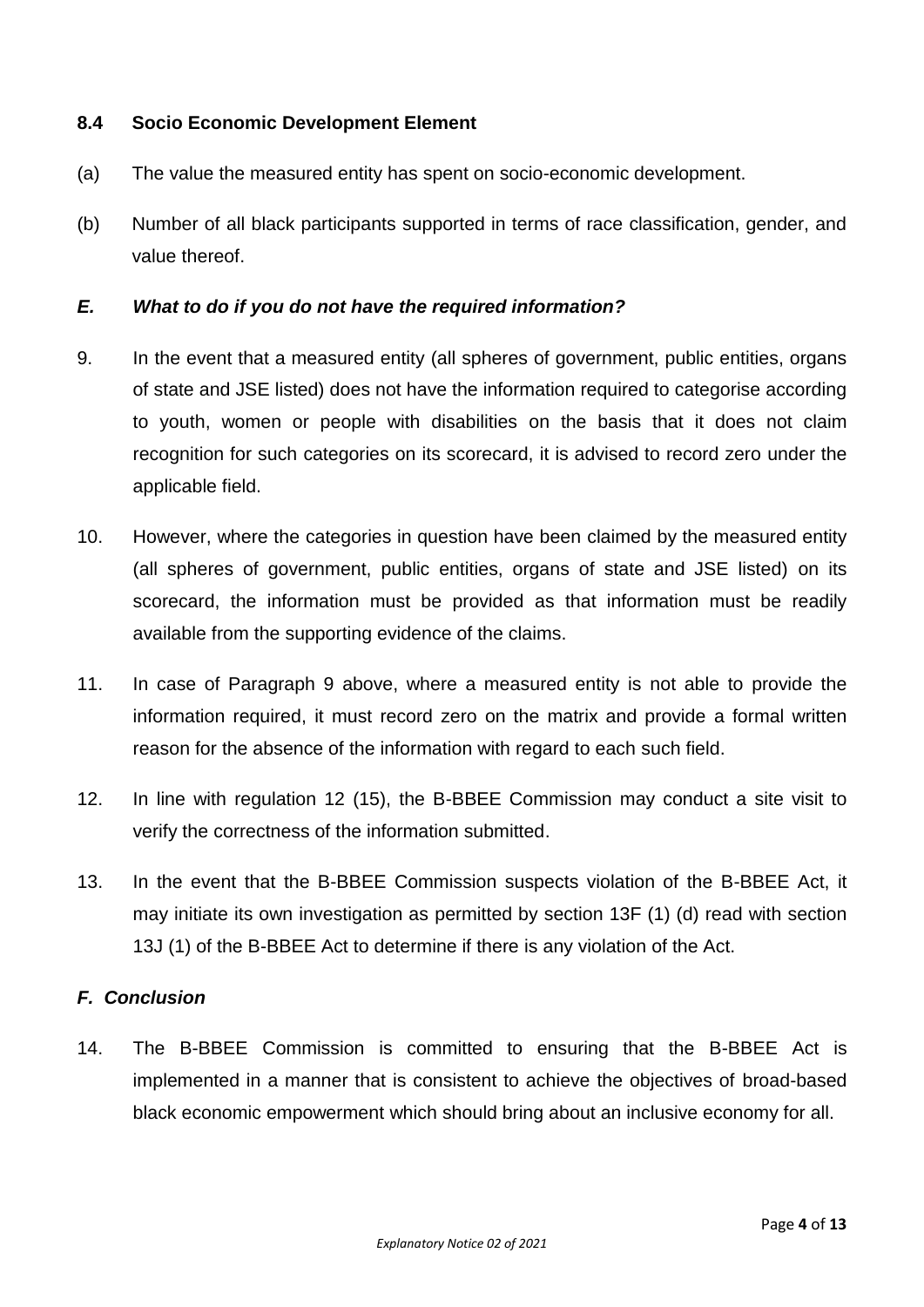15. The B-BBEE Commission will ensure that it communicates any changes to the procedure outlined in this Explanatory Notice. For any queries of clarification, the B-BBEE Commission must be contacted immediately.

> Issued by the B-BBEE Commission 1 September 2021

For queries contact: Compliance Division: Telephone: +27 12 394 1535 Email: [mramare@beecommission.gov.za](mailto:mramare@beecommission.gov.za) Website: [www.bbbeecommission.co.za](http://www.bbbeecommission.co.za/)

> Office Address: 77 Meintjies Street, Black E, Second Floor, Sunnyside, Pretoria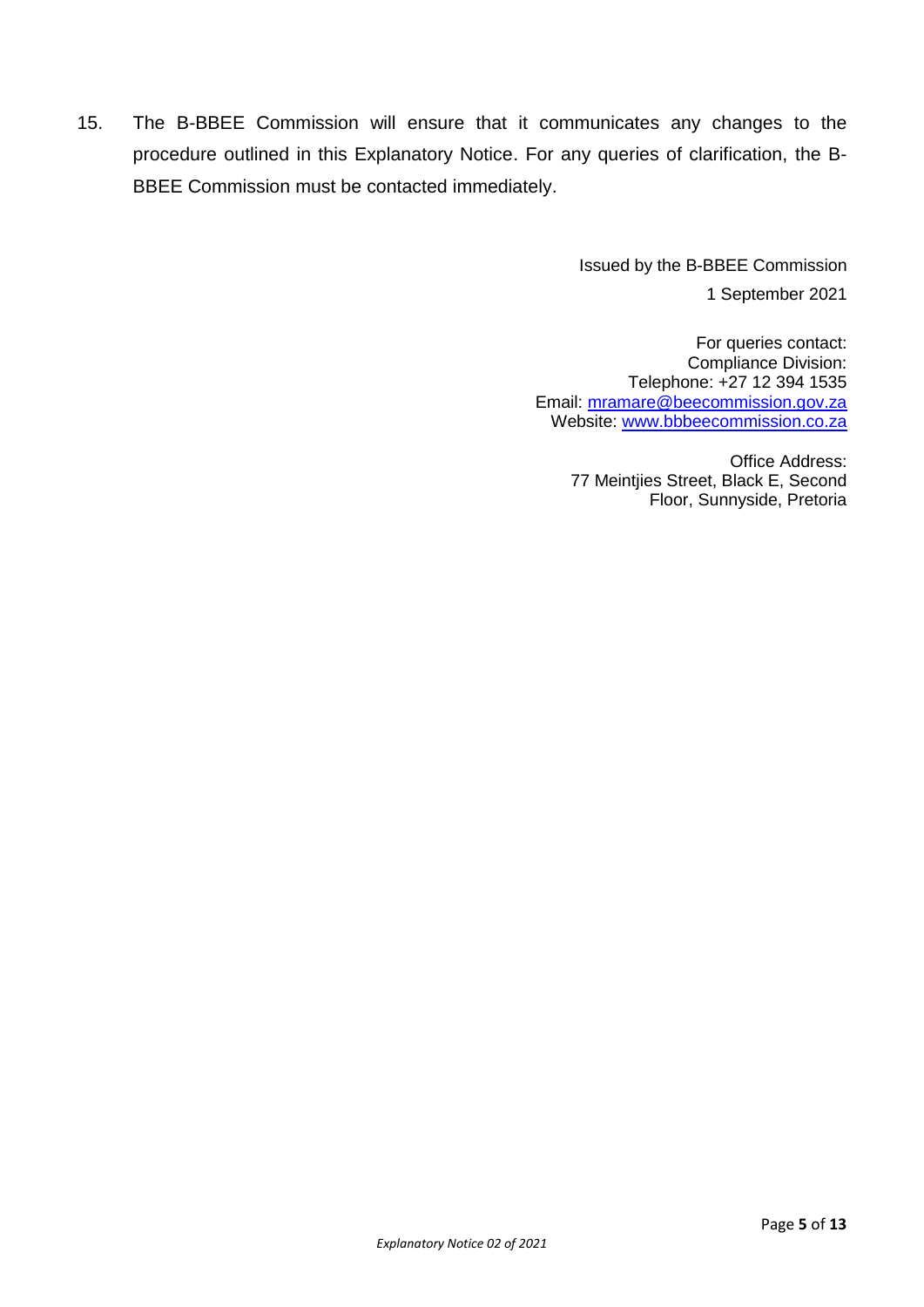### **SCORECARD ELEMENTS**

**NAME OF THE ENTITY: \_\_\_\_\_\_\_\_\_\_\_\_\_\_\_\_\_\_\_\_\_\_\_\_\_\_\_\_\_\_\_\_\_\_\_\_\_\_\_\_\_\_\_\_\_ Registration No.: \_\_\_\_\_\_\_\_\_\_\_\_\_\_\_\_\_\_** 

# **1. OWNERSHIP AND MANAGEMENT CONTROL**

Please indicate number of shareholders/directors/managers by providing relevant information below:

| <b>Categories</b> | % for each $ $ | Race                 | Gender                      | Age [provide %   Location |                | <b>Disability</b><br>(indicate)                 |
|-------------------|----------------|----------------------|-----------------------------|---------------------------|----------------|-------------------------------------------------|
|                   | category       | classification       | (indicate $%$ in   in terms |                           |                | of $ $ (indicate $%$ in $ %$ in terms of F & M) |
|                   |                | (indicate $%$ in     | terms of $F 8$              | youth (between            | each Province) |                                                 |
|                   |                | terms of A, $C$ & I) | M)                          | $18 - 35$ yrs) &          |                |                                                 |
|                   |                |                      |                             | Adults (36 and            |                |                                                 |
|                   |                |                      |                             | above)]                   |                |                                                 |
| <b>Black</b>      |                |                      |                             |                           |                |                                                 |
| Ownership         |                |                      |                             |                           |                |                                                 |
| <b>Board</b>      |                |                      |                             |                           |                |                                                 |
| <b>Exec</b>       |                |                      |                             |                           |                |                                                 |
| <b>Directors</b>  |                |                      |                             |                           |                |                                                 |
| <b>Non-Exec</b>   |                |                      |                             |                           |                |                                                 |
| <b>Directors</b>  |                |                      |                             |                           |                |                                                 |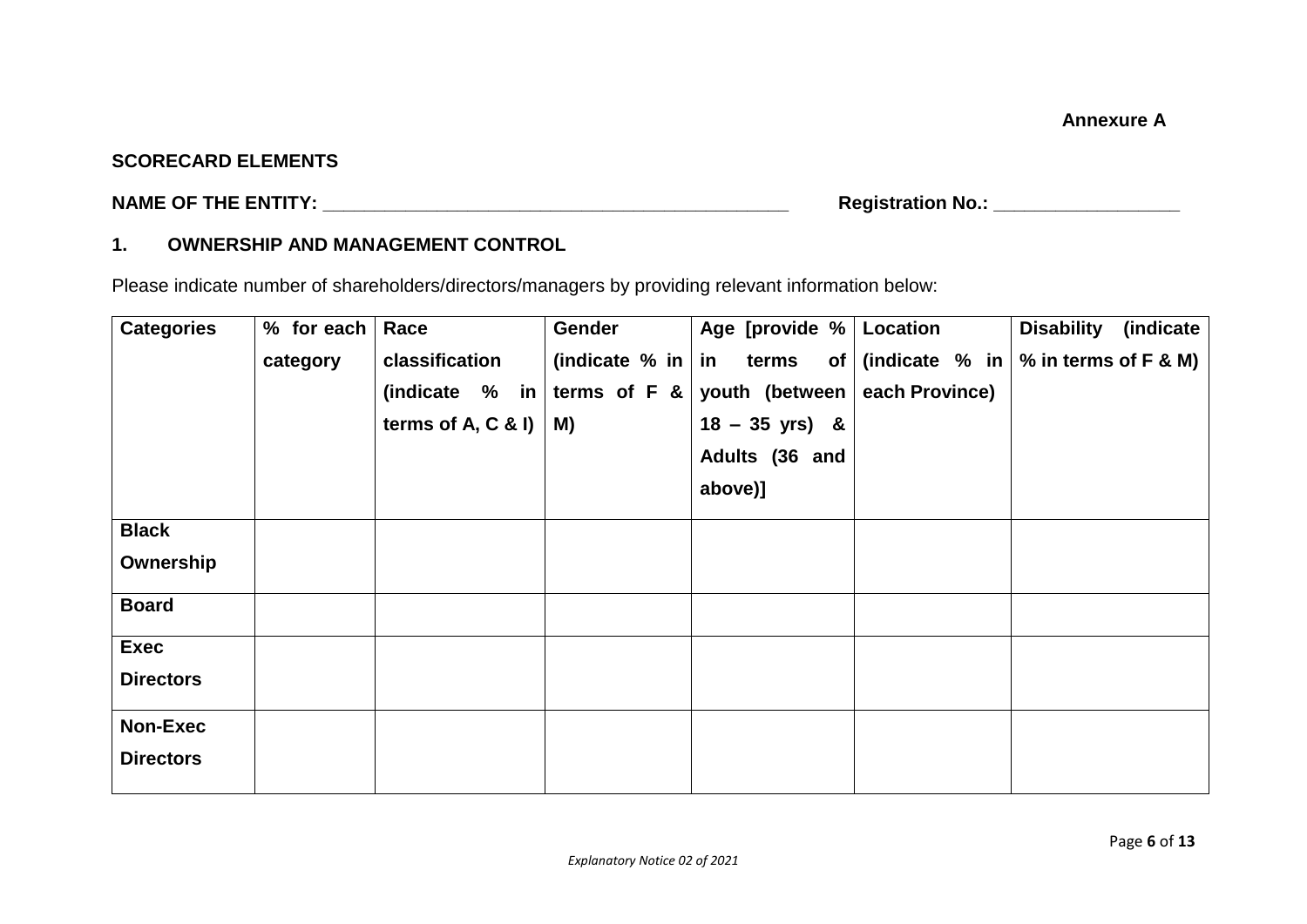| <b>Senior</b>                            |  |  |  |  |  |  |
|------------------------------------------|--|--|--|--|--|--|
| <b>Management</b>                        |  |  |  |  |  |  |
| <b>Middle</b>                            |  |  |  |  |  |  |
| <b>Management</b>                        |  |  |  |  |  |  |
| Junior                                   |  |  |  |  |  |  |
| <b>Management</b>                        |  |  |  |  |  |  |
| <b>Dividends declared</b>                |  |  |  |  |  |  |
| (MD, A Africano O Oslovnada and Undiana) |  |  |  |  |  |  |

*(NB: A-Africans, C-Coloureds, and I-Indians)*

# **2. SKILLS DEVELOPMENT**

Total leviable amount and number of black persons trained by providing relevant information as follows:

| <b>Total Leviable Amount:</b> |               |                            |                                               |                         |                  |                     |              |               |
|-------------------------------|---------------|----------------------------|-----------------------------------------------|-------------------------|------------------|---------------------|--------------|---------------|
| <b>Categories</b>             | <b>Number</b> | Race                       | <b>Gender</b>                                 | Age [provide   Location |                  | <b>Disability</b>   | <b>Total</b> | <b>Amount</b> |
|                               | for each      | classification             | (indicate % in $\sqrt{ }$ in terms $\sqrt{ }$ |                         | (indicate        | (indicate           | <b>Spend</b> |               |
|                               | category      | (indicate $%$ in           | terms of $F &  $ of                           | youth $ $ nr            | in               | $\frac{9}{6}$<br>in |              |               |
|                               |               | terms of A, C & I) $\vert$ | M)                                            | (between $18 \mid$ each |                  | terms of F          |              |               |
|                               |               |                            |                                               | $-35$ yrs) &            | <b>Province)</b> | & M)                |              |               |
|                               |               |                            |                                               | <b>Adults</b><br>(36)   |                  |                     |              |               |
|                               |               |                            |                                               | and above)]             |                  |                     |              |               |
| <b>Black</b>                  |               |                            |                                               |                         |                  |                     |              |               |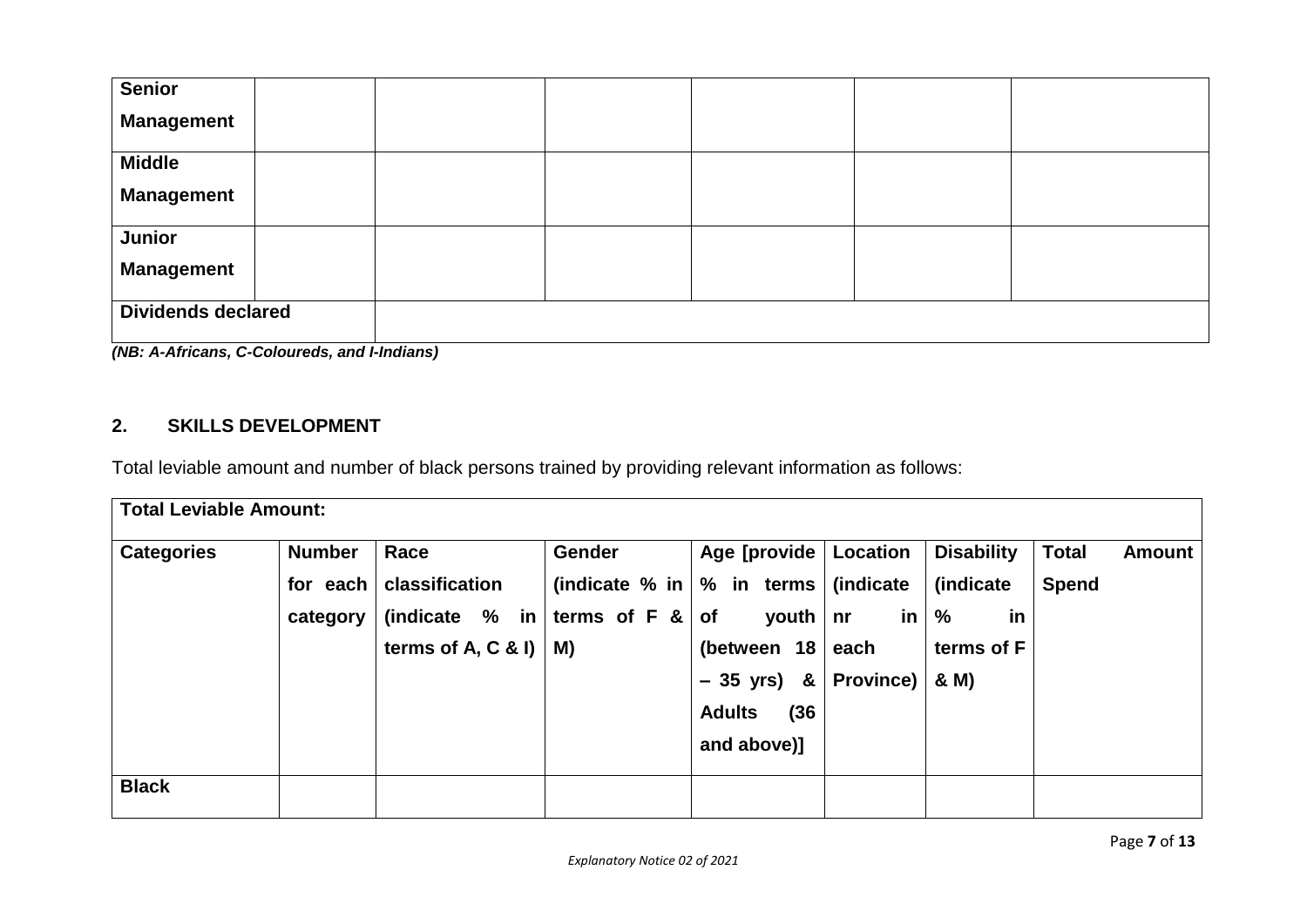| employees                       |  |  |  |  |  |  |  |
|---------------------------------|--|--|--|--|--|--|--|
|                                 |  |  |  |  |  |  |  |
| <b>Black</b><br>non-            |  |  |  |  |  |  |  |
| employees                       |  |  |  |  |  |  |  |
| <b>Black</b>                    |  |  |  |  |  |  |  |
| employees with                  |  |  |  |  |  |  |  |
| disabilities                    |  |  |  |  |  |  |  |
| Black people at                 |  |  |  |  |  |  |  |
| institutions<br>of              |  |  |  |  |  |  |  |
| higher education                |  |  |  |  |  |  |  |
| <b>Black people on</b>          |  |  |  |  |  |  |  |
| learnership,<br>$\mathbf a$     |  |  |  |  |  |  |  |
| internship<br>and               |  |  |  |  |  |  |  |
| apprenticeship                  |  |  |  |  |  |  |  |
| <b>Black</b><br>people          |  |  |  |  |  |  |  |
| absorbed at end                 |  |  |  |  |  |  |  |
| learnership,<br>of              |  |  |  |  |  |  |  |
| internship<br>and               |  |  |  |  |  |  |  |
| apprenticeship                  |  |  |  |  |  |  |  |
| <b>GRAND TOTAL AMOUNT SPEND</b> |  |  |  |  |  |  |  |

(NB: Please use fields applicable to each codes of good practice, considering the 31 May 2019 amended generic codes)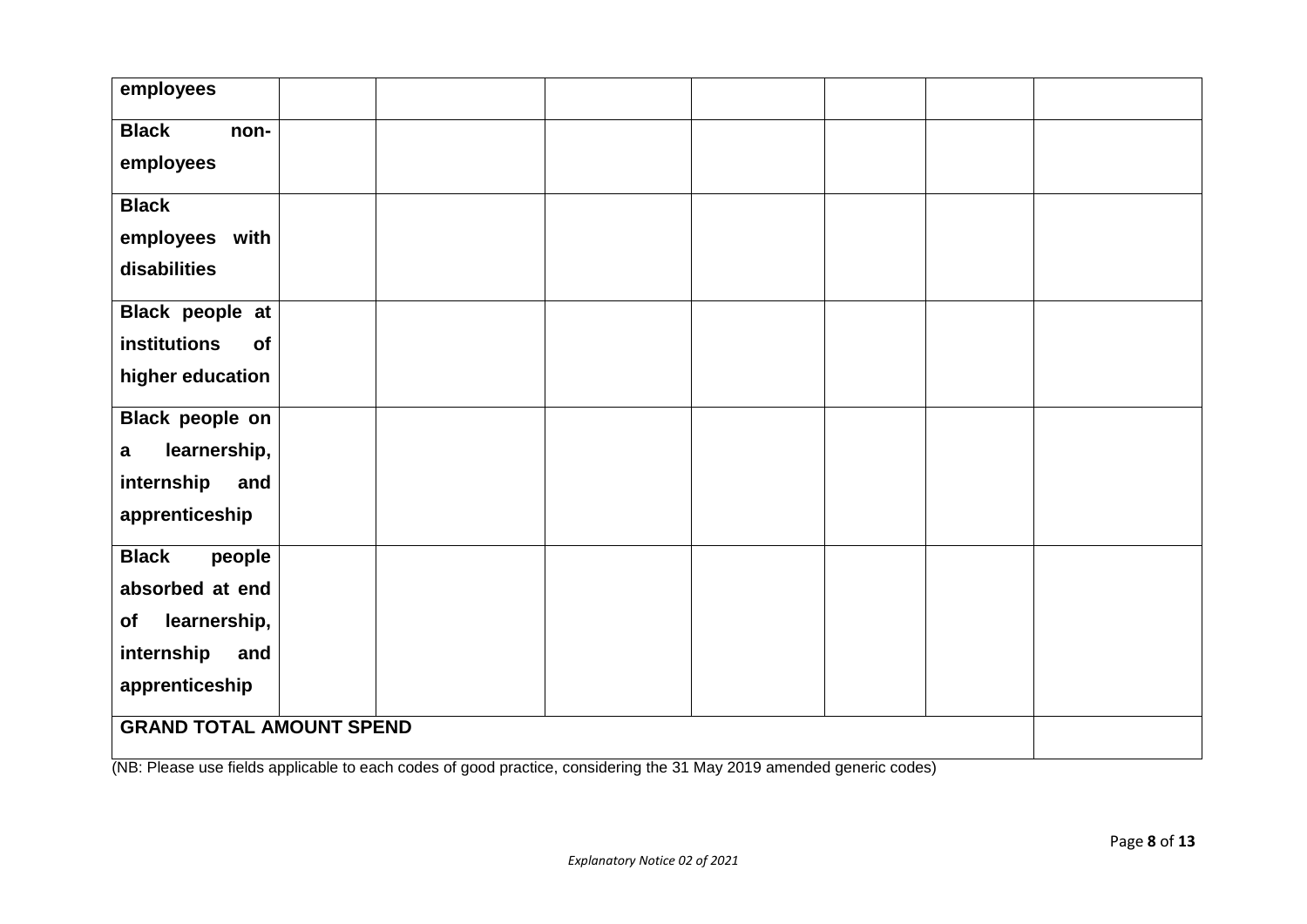# **3. ENTERPRISE AND SUPPLIER DEVELOPMENT**

Total procurement spend/budget and number of enterprise and supplier development beneficiaries and value thereof by providing relevant information below:

| <b>Budgeted total Procurement Spend =</b> |                          |                   |                         |  |  |  |
|-------------------------------------------|--------------------------|-------------------|-------------------------|--|--|--|
| <b>Actual Total Value Spend =</b>         |                          |                   |                         |  |  |  |
|                                           |                          |                   |                         |  |  |  |
|                                           |                          |                   |                         |  |  |  |
| <b>Total Number of EME</b>                | <b>Total Value Spend</b> | % Black Ownership | % Black women ownership |  |  |  |
| <b>Supplier</b>                           |                          |                   |                         |  |  |  |
|                                           |                          |                   |                         |  |  |  |
|                                           |                          |                   |                         |  |  |  |
|                                           |                          |                   |                         |  |  |  |
|                                           |                          |                   |                         |  |  |  |
| Total Number of QSE                       | <b>Total Value Spend</b> | % Black Ownership | % Black women ownership |  |  |  |
| <b>Supplier</b>                           |                          |                   |                         |  |  |  |
|                                           |                          |                   |                         |  |  |  |
|                                           |                          |                   |                         |  |  |  |
|                                           |                          |                   |                         |  |  |  |
|                                           |                          |                   |                         |  |  |  |
| <b>Total Number of Large</b>              | <b>Total Value Spend</b> | % Black Ownership | % Black women ownership |  |  |  |
| <b>Suppliers</b>                          |                          |                   |                         |  |  |  |
|                                           |                          |                   |                         |  |  |  |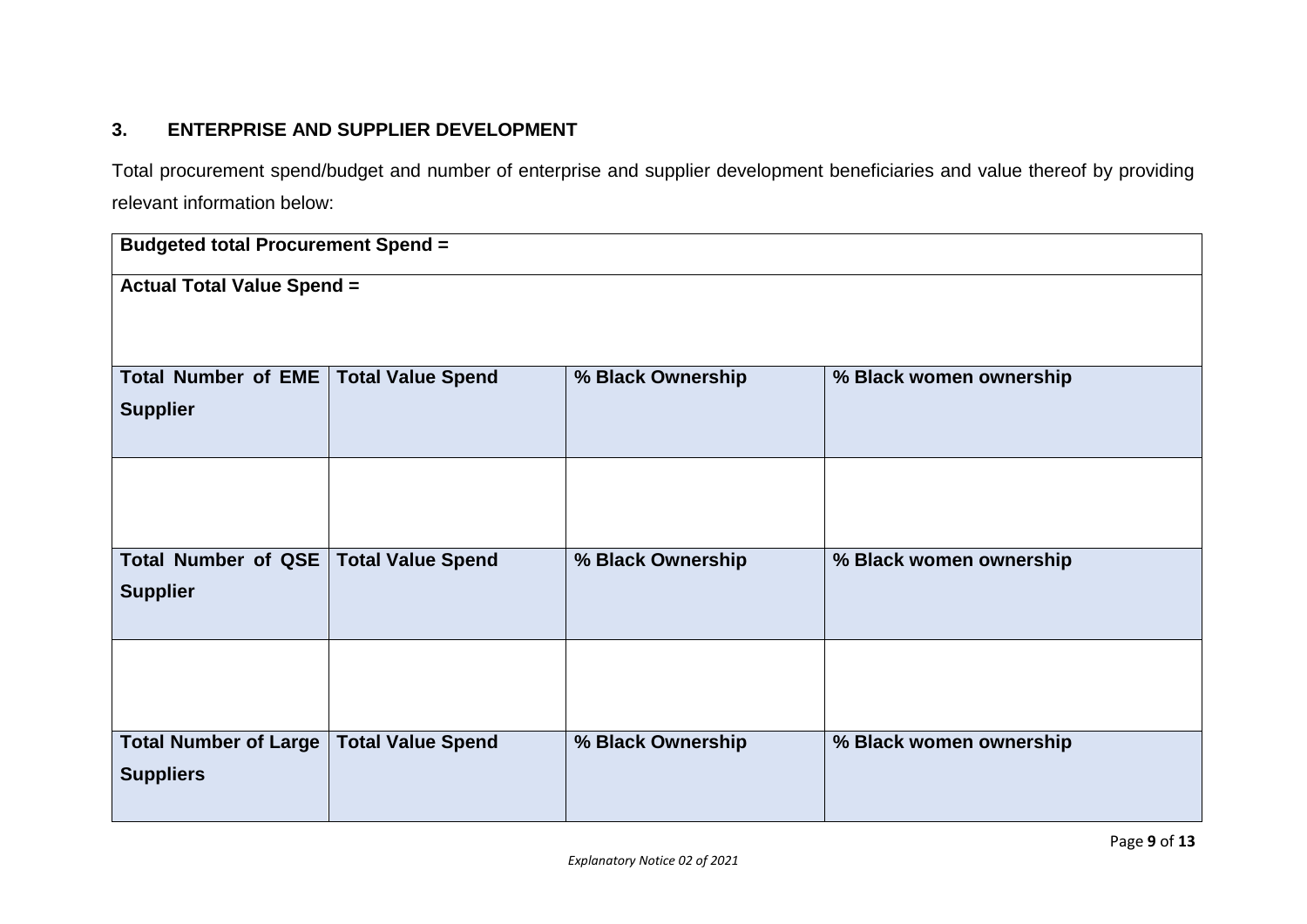| Total Value of 2% NPAT or 0.2% of allocated Budget =<br>Actual Total Spend of 2% NPAT or 0.2% of allocated budget = |                          |                                            |                                                            |                                                             |               |  |  |
|---------------------------------------------------------------------------------------------------------------------|--------------------------|--------------------------------------------|------------------------------------------------------------|-------------------------------------------------------------|---------------|--|--|
| <b>Total Number of EMEs</b>                                                                                         | <b>Total Value Spend</b> | $\frac{9}{6}$<br><b>Black</b><br>Ownership | <b>Black</b><br>$\%$<br><b>Women</b><br>Ownership          | <b>Location</b><br>(indicate nr in each<br><b>Province)</b> | <b>Sector</b> |  |  |
| <b>Total Number of QSEs</b>                                                                                         | <b>Total Value Spend</b> | <b>Black</b><br>$\frac{9}{6}$<br>Ownership | <b>Black</b><br>$\frac{9}{6}$<br><b>Women</b><br>Ownership | <b>Location</b><br>(indicate nr in each<br><b>Province)</b> | <b>Sector</b> |  |  |
| <b>Total Number of Large</b><br>enterprises*                                                                        | <b>Total Value Spend</b> | $\frac{0}{0}$<br><b>Black</b><br>Ownership | <b>Black</b><br>$\frac{9}{6}$<br>Women<br>Ownership        | Location<br>(indicate nr in each<br>Province)               | <b>Sector</b> |  |  |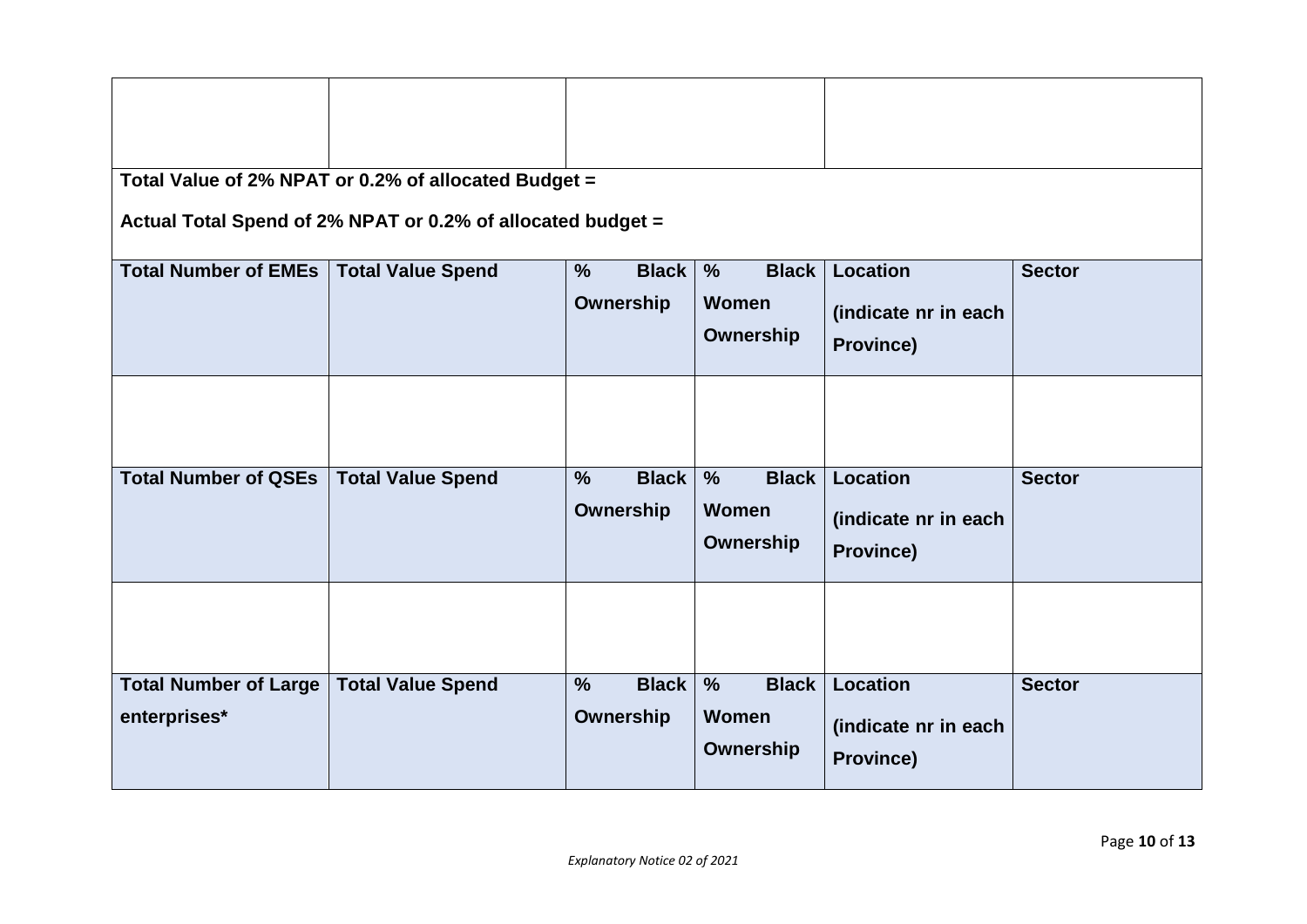| Total Value of 1% NPAT or 0.1% of allocated Budget = |                                                             |                               |                                      |                      |               |  |  |
|------------------------------------------------------|-------------------------------------------------------------|-------------------------------|--------------------------------------|----------------------|---------------|--|--|
|                                                      | Actual Total Spend of 1% NPAT or 0.1% of allocated budget = |                               |                                      |                      |               |  |  |
| <b>Total Number of EMEs</b>                          | <b>Total Value Spend</b>                                    | <b>Black</b><br>$\%$          | <b>Black</b><br>$\frac{9}{6}$        | Location             | <b>Sector</b> |  |  |
|                                                      |                                                             | <b>Ownership</b>              | Women                                | (indicate nr in each |               |  |  |
|                                                      |                                                             |                               | Ownership                            |                      |               |  |  |
|                                                      |                                                             |                               |                                      | <b>Province)</b>     |               |  |  |
|                                                      |                                                             |                               |                                      |                      |               |  |  |
|                                                      |                                                             |                               |                                      |                      |               |  |  |
|                                                      |                                                             |                               |                                      |                      |               |  |  |
| <b>Total Number of QSEs</b>                          | <b>Total Value Spend</b>                                    | <b>Black</b><br>$\frac{9}{6}$ | <b>Black</b><br>$\frac{1}{\sqrt{2}}$ | <b>Location</b>      | <b>Sector</b> |  |  |
|                                                      |                                                             | Ownership                     | Women                                | (indicate nr in each |               |  |  |
|                                                      |                                                             |                               | Ownership                            | Province)            |               |  |  |
|                                                      |                                                             |                               |                                      |                      |               |  |  |
|                                                      |                                                             |                               |                                      |                      |               |  |  |
|                                                      |                                                             |                               |                                      |                      |               |  |  |
|                                                      |                                                             |                               |                                      |                      |               |  |  |
| <b>Number</b><br><b>Total</b><br>of                  | <b>Total Value Spend</b>                                    | $\frac{9}{6}$<br><b>Black</b> | <b>Black</b><br>$\frac{0}{0}$        | Location             | <b>Sector</b> |  |  |
| <b>Generic entities*</b>                             |                                                             | Ownership                     | Women                                | (indicate nr in each |               |  |  |
|                                                      |                                                             |                               | Ownership                            | <b>Province)</b>     |               |  |  |
|                                                      |                                                             |                               |                                      |                      |               |  |  |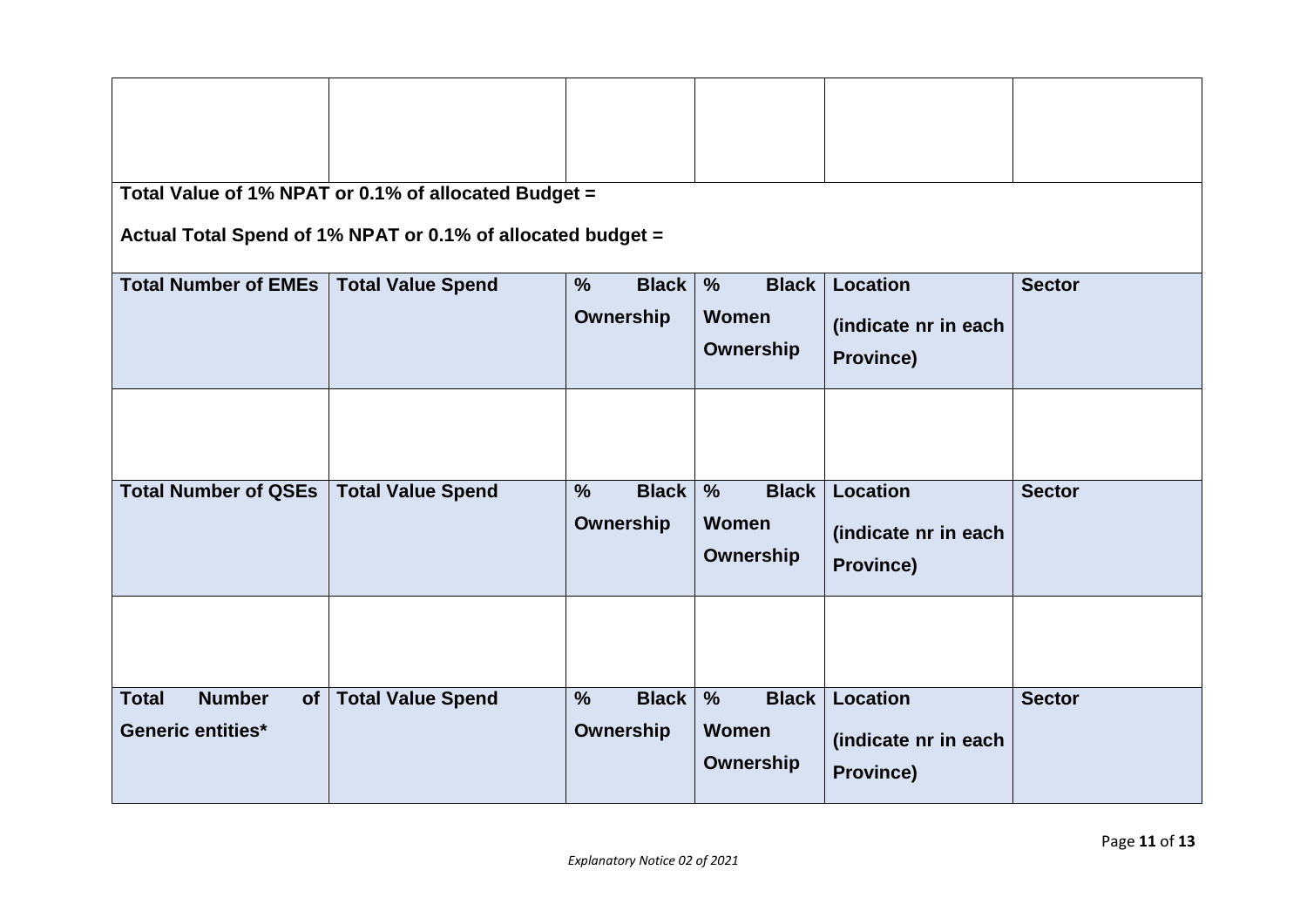(NB: Use the NPAT percentages that is applicable in each codes of good practice)

\*In terms of the 31 May 2019 amended generic codes of good practice, large entities will qualify as beneficiaries of enterprise and supplier development only if they were EMEs or QSEs when they were identified for support in the first instance, and a measured entity is allowed to recognise large entities only up to 5 years.

### **4. SOCIO-ECONOMIC DEVELOPMENT**

Total spend and number of black participants, race classification, gender, geographical indication and value thereof by providing relevant information below:

| Total Value of 1% NPAT or 0.1% of allocated Budget: |                 |           |                                     |  |           |                                                                                                       |  |
|-----------------------------------------------------|-----------------|-----------|-------------------------------------|--|-----------|-------------------------------------------------------------------------------------------------------|--|
| <b>Number</b>                                       | of <sub>l</sub> | Race      |                                     |  |           | classification $\vert$ Gender (indicate % in terms of $\vert$ Location (indicate nr in each Province) |  |
| participants                                        |                 |           | (indicate % in terms of $ F \& M$ ) |  |           |                                                                                                       |  |
|                                                     |                 | A, C & I) |                                     |  |           |                                                                                                       |  |
|                                                     |                 |           |                                     |  | <b>GP</b> |                                                                                                       |  |
|                                                     |                 |           |                                     |  | <b>MP</b> |                                                                                                       |  |
|                                                     |                 |           |                                     |  | <b>FS</b> |                                                                                                       |  |
|                                                     |                 |           |                                     |  | <b>LP</b> |                                                                                                       |  |
|                                                     |                 |           |                                     |  | <b>WC</b> |                                                                                                       |  |
|                                                     |                 |           |                                     |  | <b>EC</b> |                                                                                                       |  |